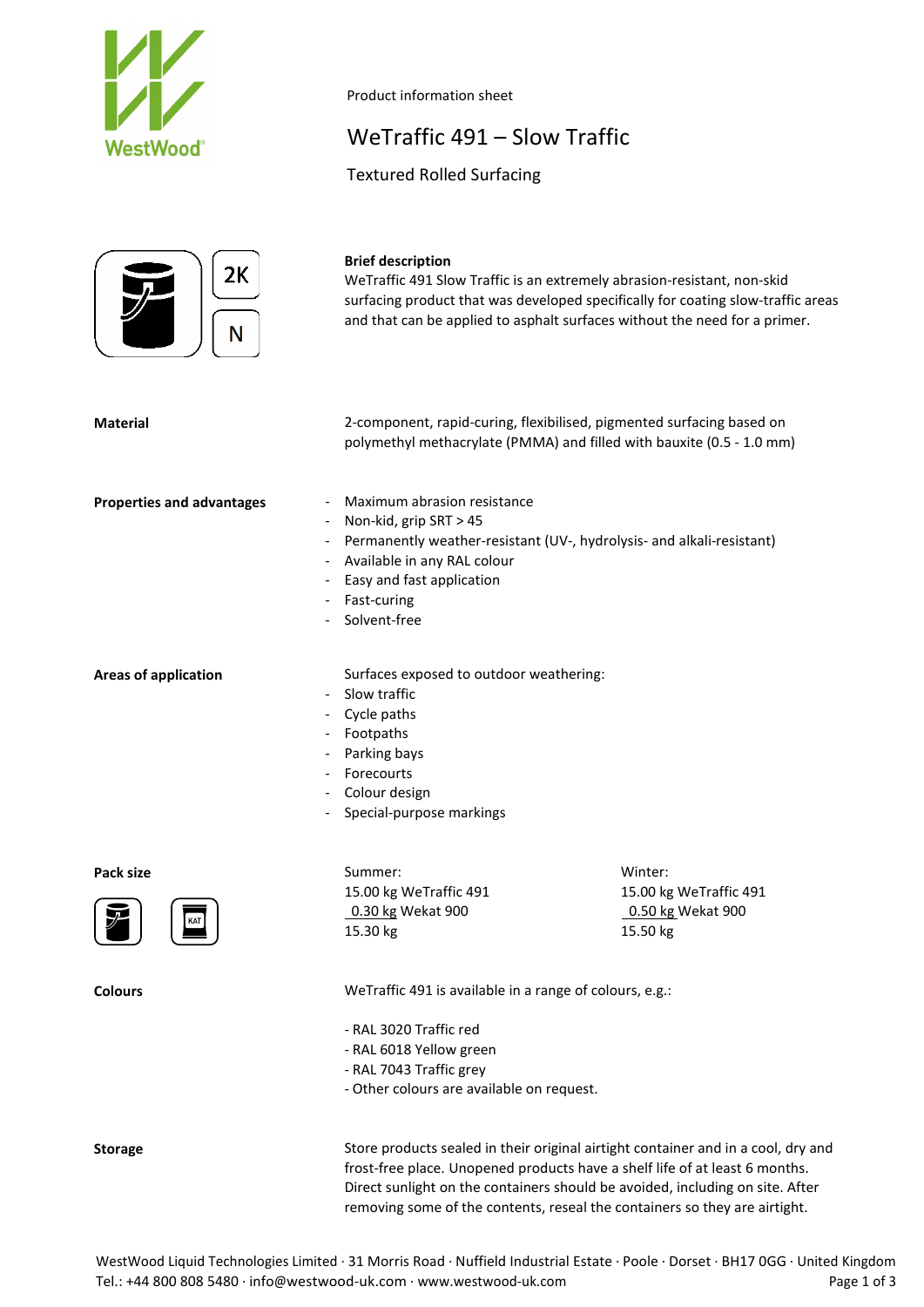

## Product information sheet

# WeTraffic 491 – Slow Traffic

## Textured Rolled Surfacing

#### **Application conditions Temperatures**





The product can be applied within the following temperature ranges:

| Product              | Temperature range, in °C |                |               |  |  |  |
|----------------------|--------------------------|----------------|---------------|--|--|--|
|                      | Air                      | Substrate*     | Material      |  |  |  |
| <b>WeTraffic 491</b> | -10 to +35               | $-5$ to $+40*$ | $+3$ to $+30$ |  |  |  |

\* The substrate temperature must be at least 3 °C above the dew point during application and curing.

#### **Moisture**

The relative humidity must be ≤90%.

The surface to be coated must be dry and ice-free.

The surface must be protected from moisture until the coating has hardened.

### **Reaction times and required amounts of catalyst**

|                    | <b>WeTraffic 491</b>       |  |  |  |  |  |  |
|--------------------|----------------------------|--|--|--|--|--|--|
|                    | (at 20 °C, 1.5% Wekat 900) |  |  |  |  |  |  |
| Pot life           | approx. 12 min             |  |  |  |  |  |  |
| Rainproof          | approx. 30 min             |  |  |  |  |  |  |
| Can be walked on/  |                            |  |  |  |  |  |  |
| overcoated         | approx. 45 min             |  |  |  |  |  |  |
| <b>Curing time</b> | approx. 2 h                |  |  |  |  |  |  |

Higher temperatures or greater proportions of catalyst will shorten reaction times, while lower temperatures and smaller proportions of catalyst will extend reaction times.

The following table indicates the recommended amount of catalyst required to adjust the curing reaction to the temperature.

| Product          | Substrate temperature in °C; required amounts of Wekat 900 in % w/w<br>(guide) |    |    |    |    |      |      |      |    |    |    |  |
|------------------|--------------------------------------------------------------------------------|----|----|----|----|------|------|------|----|----|----|--|
|                  | $-10$                                                                          |    | +3 |    | 10 | 15   | 20   | 25   | 30 | 35 | 40 |  |
| WeTraffic<br>491 | -                                                                              | 3% | 3% | 2% | 2% | 1.5% | 1.5% | 1.5% | 1% | 1% | 1% |  |

**Technical data** Density: 1.70 g/cm<sup>3</sup>

### **Product application Application equipment / tools**





For applying the product:

For mixing the product:

Smooth approx.  $1.5 - 1.8$  kg/m<sup>2</sup> Coarse approx.  $1.8 - 2.5$  kg/m<sup>2</sup>

Mixing tool with twin-paddle stirrer

- Sheepskin roller

**Substrate** 

- Smoothing trowel

Surface treatment with:

- Textured roller

WestWood Liquid Technologies Limited · 31 Morris Road · Nuffield Industrial Estate · Poole · Dorset · BH17 0GG · United Kingdom Tel.: +44 800 808 5480 · info@westwood-uk.com · www.westwood-uk.com example are a major control Page 2 of 3